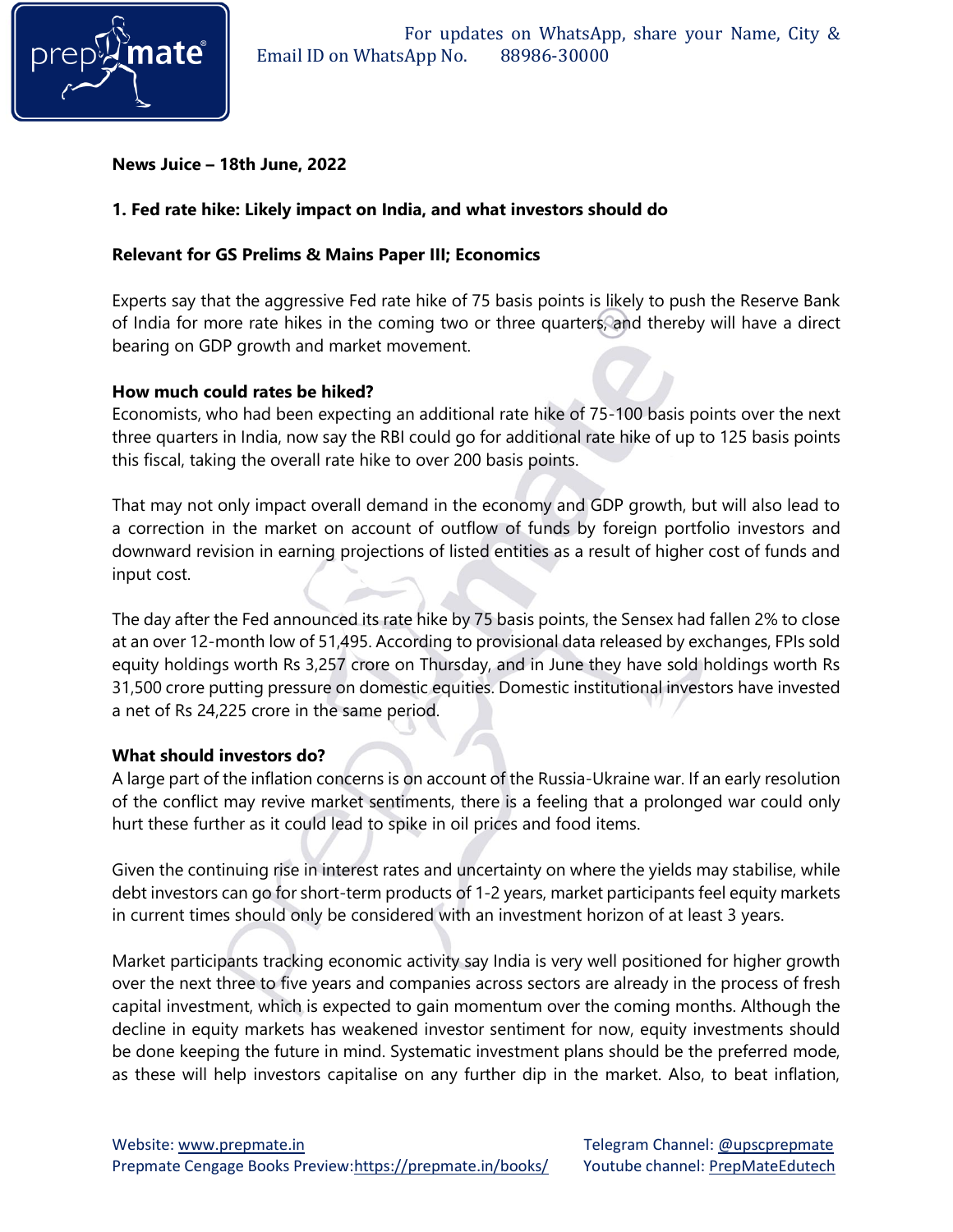

investors need to go with equities, which have traditionally performed better when inflation is high.

For a large number of investors who entered the markets over the last couple of years as day traders, it is high time they stopped taking speculative positions. Many feel the market uncertainty is way too high for such investors who are looking to make money on a daily basis, and who may only end up losing.

### **Source: The Indian Express**

# **2. No registration or insurance needed, why your Thailand holiday is more convenient from July 1**

### **Relevant for GS Prelims & Mains Paper II; International Issues**

Thailand, which is one of the top tourist destinations for Indians, has eased travel norms for international arrivals further. Starting July 1, the country is doing away with its requirement of Thailand pass registration scheme, and the mandatory US\$10,000 health insurance for foreign visitors.

### **What were the old rules that are being removed?**

International visitors arriving in Thailand are currently required to register online for a Thailand pass with a certificate of Covid-19 vaccination, and a health insurance policy. The requirement for a Thailand pass is being done away with.

According to a statement by the Tourism Authority of Thailand, from July 1, foreign nationals are only required to show proof of either a certificate of vaccination or a negative RT-PCR or professional ATK test (antigen test) result within 72 hours of travel. These can be in a print or digital format.

#### **Are there any other requirements for entering Thailand?**

Upon arrival, random checks will be made at Thailand's international airports or land border checkpoints (in 22 provinces). Randomly checked unvaccinated or partially vaccinated travellers who are unable to show proof of a pre-arrival negative test will be required to undergo a professional ATK test at the point of entry.

# **Are there other countries that are easing travel requirements?**

Yes, effective June 11, Germany lifted all Covid-19 restrictions for travel to the country. This means that travel from India to Germany is now permitted for all purposes — and no proof of vaccination, recovery, or testing is any longer required for entry into Germany.

The United States has also lifted its requirement that international travellers arriving in the country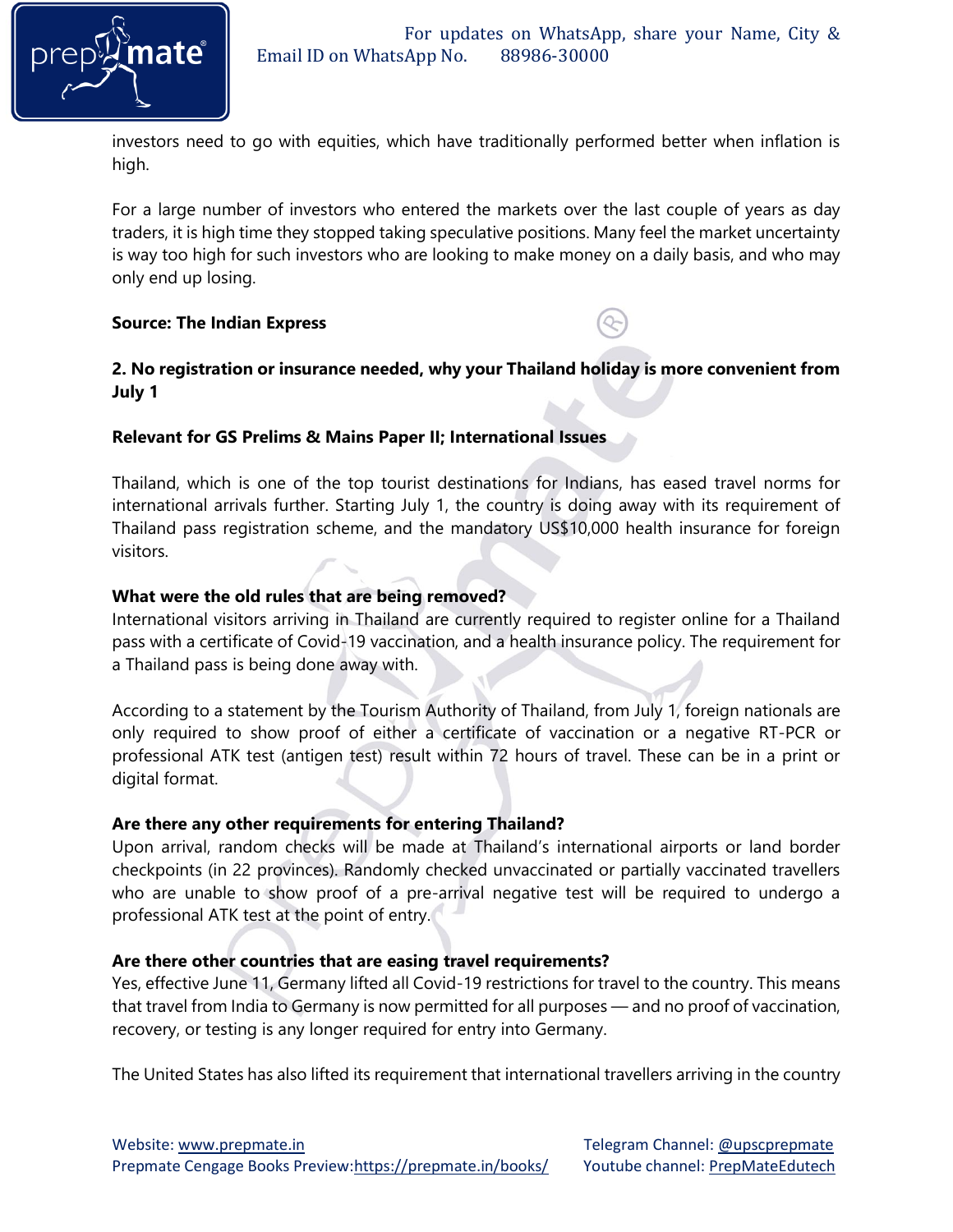

go through a mandatory Covid-19 test within a day before boarding their flight, easing one of the last remaining government mandates meant to contain the spread of the coronavirus.

# **Source: The Indian Express**

### **3. The reasons behind the crashing crypto market**

#### **Relevant for GS Prelims & Mains Paper III; Economics**

Bitcoin and many other cryptocurrencies have been crashing since they hit an all-time high late last year. Bitcoin has lost more than two-thirds of its value since it hit a peak of around \$69,000 in November last year and is currently trading at around the \$22,000 mark. Ethereum, another cryptocurrency popular among investors, has lost almost 80% from its peak. As a result, the overall market capitalisation of cryptocurrencies has dropped under \$1 trillion for the first time since January 2021. The crash, which shows no signs of reversal yet, seems to have led to a drop in investor enthusiasm with trading volumes in Indian cryptocurrency exchanges dropping by 90% from their peak.

#### **Why are cryptocurrencies crashing?**

It may not be possible to pinpoint the exact reasons why investors are fleeing cryptocurrencies at the moment. Most analysts believe that the fall in the price of cryptocurrencies is in line with the fall in prices of stocks and other assets as central banks such as the U.S. Federal Reserve tighten monetary policy to fight price rise. As central banks withdraw liquidity from the market, there's less money chasing assets, which in turn causes the prices of assets to drop. Others believe that the crash could also mark the popping of the bubble that has driven the prices of cryptocurrencies to stratospheric levels.

Sceptics have long argued that the price of cryptocurrencies seems driven more by speculative fervour fuelled by easy monetary policy than by any fundamental factors. For instance, the extreme volatility in the price of cryptocurrencies was seen by many as a feature that ruled out the use of cryptocurrencies as money. Such extreme volatility simply seemed to reflect investor behaviour that bordered on gambling. These sceptics also pointed to the fact that even though cryptocurrency prices were rising aggressively, the use of cryptocurrencies for real-life transactions was low. So, in essence, there was very little reason to believe that the rally in cryptocurrencies was driven by their wider acceptability as an alternative to fiat currencies.

# **How do governments view cryptocurrencies?**

Some sceptics have also argued that even though private cryptocurrencies can rise to the status of alternatives to fiat currencies over time, governments and central banks may not allow this to happen. Many countries have taken several steps to discourage the widespread use of cryptocurrencies. While countries such as China and Russia have opted to impose outright bans on cryptocurrencies, others such as India have tried to tax and regulate them heavily. In India, while the government has not imposed an outright ban on cryptocurrencies, the Reserve Bank of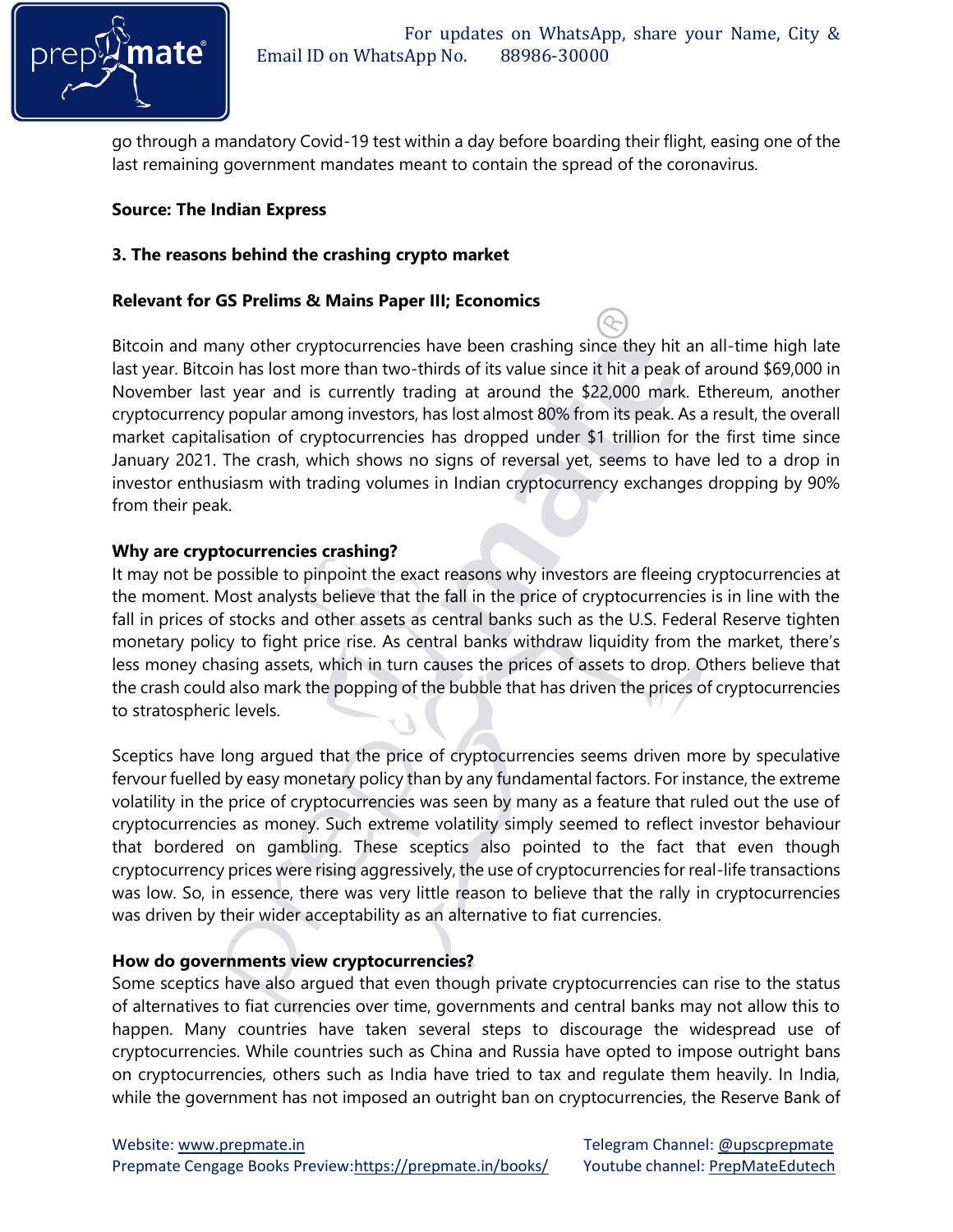

India has been quite vocal about the need to ban them completely. It is no surprise that central banks are wary of private cryptocurrencies since they challenge the monopoly that central banks currently enjoy over the money supply of an economy. If cryptocurrencies became widely acceptable, it would affect the control that central banks possess over the economy's money supply. It would also affect the ability of governments to fund their spending by creating fresh money as citizens could then opt to switch to alternative currencies.

#### **Will cryptocurrencies rise again?**

Cryptocurrency enthusiasts argue that cryptocurrencies such as Bitcoin have always been subject to extreme price swings and that the current crash is a good time to buy these virtual currencies at a tremendous bargain. To be fair, many crypto-enthusiasts have been handsomely rewarded in the past when they bought cryptocurrencies during times of panic selling. They argue that cryptocurrencies, just like gold, protect investors against the risk of price inflation. It should be noted that, unlike fiat currencies issued by central banks, the supply of various cryptocurrencies is limited by design. By holding their wealth in cryptocurrencies that either maintain their value or even appreciate in value over time, investors can protect themselves against the debasement of their wealth by central banks.

Sceptics, however, believe that the current crash could very well be the end of the road for cryptocurrencies. Even if cryptocurrencies manage to recover from the current crash, they may still not manage to hold on to their gains, because cryptocurrencies possess no fundamental value as money. In fact, some have argued that the real value of cryptocurrencies is somewhere close to zero. They point out that even the most popular cryptocurrencies such as Bitcoin are still not used very much in the daily purchase and sale of goods and services in the real economy. It should be noted that investors generally believe that the price of an asset gravitates towards its intrinsic or fundamental value in the long-run even though it may diverge from its fundamental value in the short-term.

Crypto-enthusiasts, however, argue that while cryptocurrencies may not be widely accepted as a currency, they still represent an independent asset class like gold that can help investors protect their wealth from central banks. This argument is still prone to the criticism that cryptocurrencies do not possess any independent value of their own to be compared to gold and silver, and thus cannot offer any wealth protection over the long-run.

Precious metals such as gold and silver are far more acceptable than cryptocurrencies, which is what gives them their intrinsic value. In fact, precious metals served as currencies for centuries and have been widely used for industrial and other purposes.

No cryptocurrency has such a record. The fact that precious metals are limited in supply definitely helped boost their value. But limited supply alone cannot make cryptocurrencies like Bitcoin a valuable asset like gold and silver.

#### **Source: The Hindu**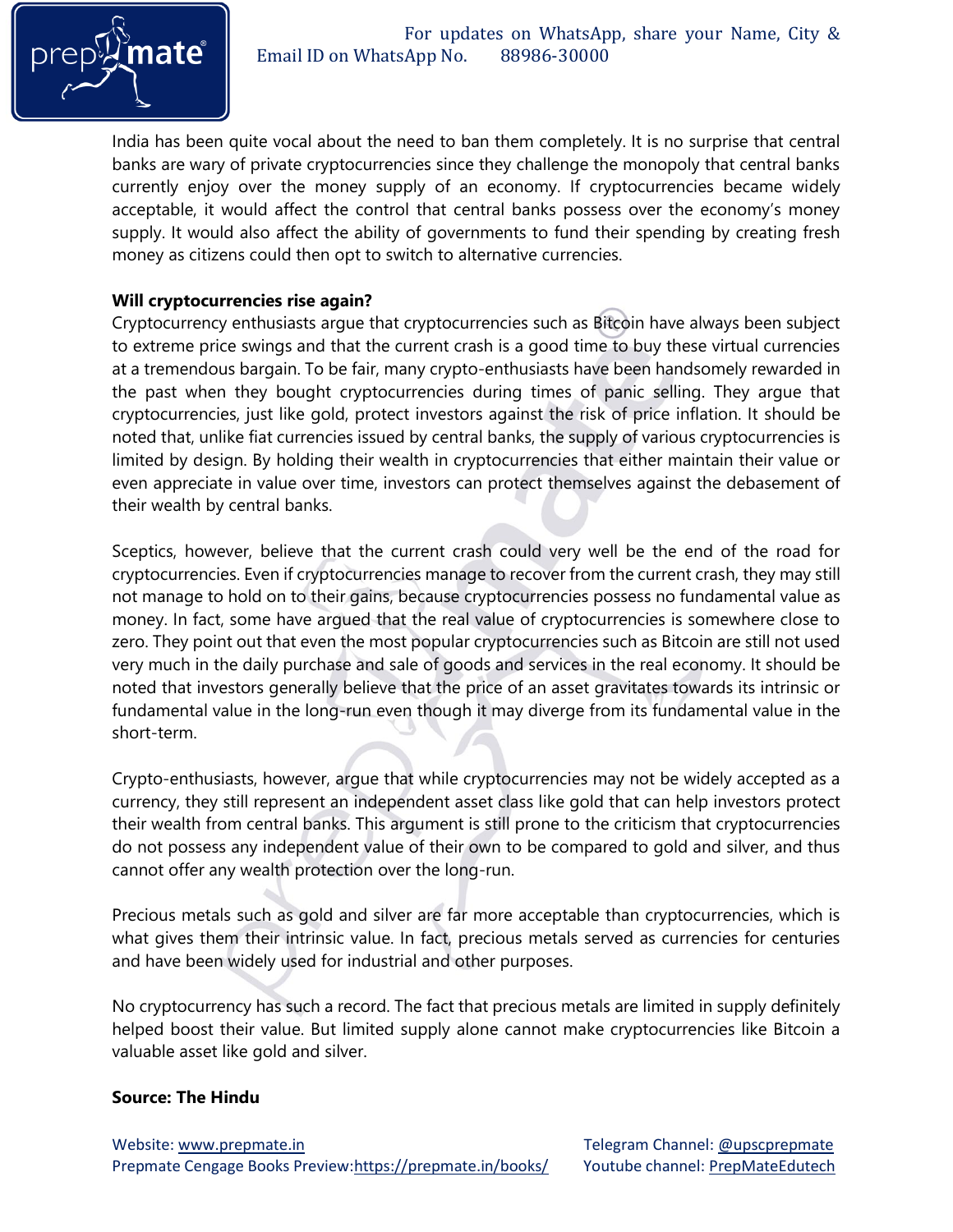

# **4. The move to link credit cards with UPI : What are the primary motivations behind this move? Will the proposed linking increase the scope of the Unified Payments Interface?**

### **Relevant for GS Prelims & Mains Paper III; Economics**

The Reserve Bank of India (RBI) has proposed to allow linking of credit cards with the Unified Payments Interface (UPI) platform. The move is part of the central bank's efforts to enhance the scope of UPI. While announcing the move, RBI Governor Shaktikanta Das stated that RuPay credit cards issued by the RBI-promoted National Payments Corporation of India (NPCI) will be enabled first, and will become available after system developments. The UPI, also managed by the NPCI, was first introduced in 2016.

### **What explains the effort to link credit cards with UPI?**

The UPI has, over time, become a popular mode of payment in India with more than 26 crore unique users and five crore merchants on the platform. In May 2022, about 594 crore transactions amounting to ₹10.4 lakh crore were processed through the interface.

At present, the UPI facilitates transactions by linking savings/current accounts through users' debit cards. It is now proposed to allow linking of credit cards on the UPI platform. This is intended to provide additional convenience to users and enhance the scope of digital payments.

# **When will the facility be made available?**

This facility would be available after the required system development is complete. The RBI will issue necessary instructions to NPCI separately to facilitate the change. To begin with, the indigenous RuPay credit cards would be linked to the UPI platform. It is likely to be followed by other card networks such as Visa and MasterCard that would bring in more users.

#### **What is the benefit of this provision?**

The arrangement is expected to provide an additional avenue for payment to customers and hence enhance convenience. The linking of credit cards to UPI has been proposed to further deepen the reach and usage of credit cards.

#### **Why do authorities expect this move to spur the use of credit cards?**

It is expected to bolster transactions and acceptance at more merchant sites. People who generally prefer to pay by credit card so as to avail of a longer pay-back period or loans on credit-card outstanding, or who do not wish to touch their savings at the moment of purchase, can pay using credit cards via UPI.

Currently, many merchants do not have credit card point-of-sale (PoS) terminals especially in semi-urban and rural areas but a significant number do have the QR code-based UPI acceptance facility. Now, they too will be able to accept credit payments via UPI without needing a PoS device.